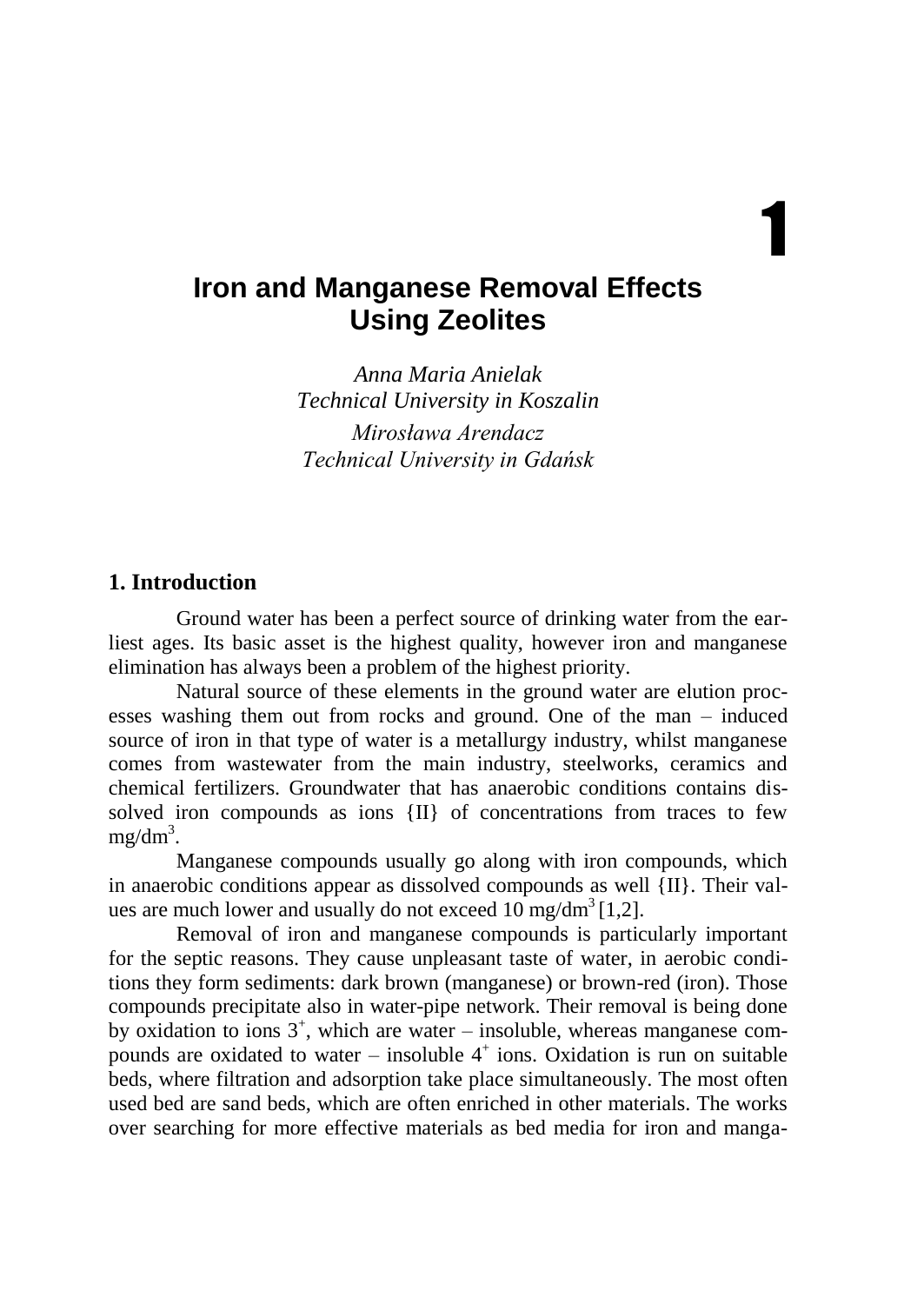nese removal are still in progress. One of such materials are zeolites, which are the object of this paper [1.3].

Current regulations over permissible iron concentration in drinking water in Poland are more restrictive than from other European Union countries (3  $mg/dm<sup>3</sup>$ ). That is due to oversize water-pipe network which was designed for to high unitary water intake per inhabitant. That situation causes slower water flow in water-pipe network, which may result in iron bacteria growth. According to Health Minister Regulation from  $19<sup>th</sup>$  of November 2002 about demands for drinking water quality, permissible iron concentration is  $0.2 \text{ mg/dm}^3$  and manganese concentration is 0.05 mg/dm3.

The aim of this paper was analysis of usefulness of natural and modified zeolites as adsorption material for iron and manganese removal purposes.

## **2. Methods**

Analyses were carried out at The Technical University of Koszalin, in the Department of Water and Sewage Technology[10].

An analyzed material was water solution prepared on distilled water, in which different chemical composition was formed by adding salts:  $FeSO<sub>4</sub>·7H<sub>2</sub>O$ and  $MnSO_4·H_2O$ . Analyzed adsorbents were: natural zeolite, containing 55% of klinoptylolite, 26% of volcanic ash, 6% of quartz and 13% of montmoryllonite. Granulation was from 0,5 to 1,00 mm.

Another analyzed adsorbent was modified zeolite, which composition was based on natural zeolite modified for higher selectiveness for removed ions.

The solution of known Fe or Mn concentration was poured to the vessel of 100 dm<sup>3</sup> then the measurement of pH and redox as well as the content of Mn and Fe was carried out. The next step was adding  $10 \text{ mg/dm}^3$  of either natural or modified zeolite. After that the samples were shaken for 2 hours with the speed of 200 spin/minute. After 5 minutes sedimentations the water over the sediment was poured out and examined.

#### **2.2 Range of experiment**

#### *2.2.1. Preliminary experiment*

As a preliminary experiment, measurement according to Yates method, type " $2^{3}$ " were carried. Three factors, which values were on two levels, were measured. Factor A was pH of 4.5 and 9.5; factor B was manganese concentration of 0 and 1 mg/dm<sup>3</sup> and factor C - total iron concentration of 0 and 1  $mg/dm<sup>3</sup>$ . Matrix of experiment planning is shown on the table 1.

Consequential factors were: manganese concentration, total iron concentration, pH in solution and redox potential.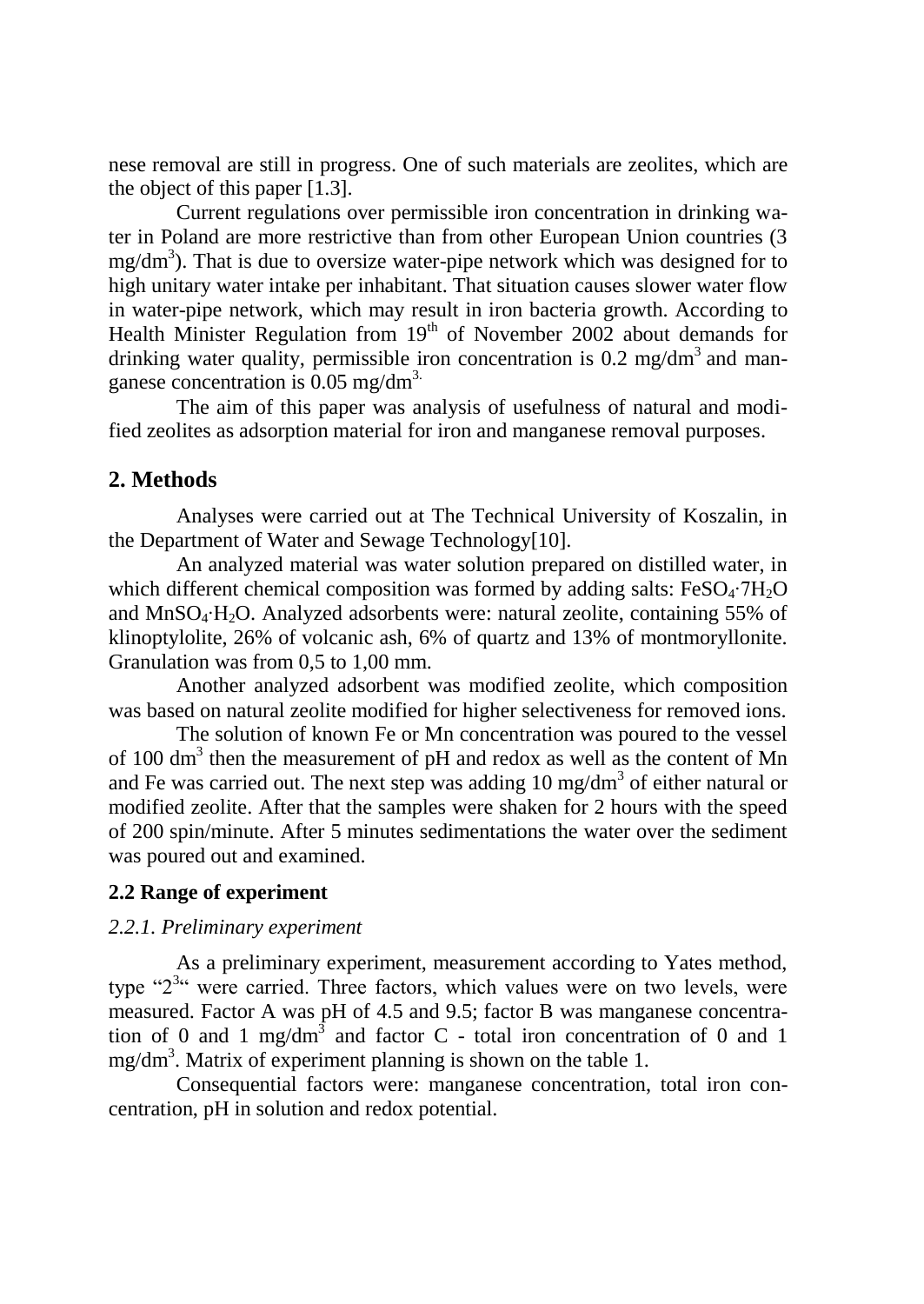Results obtained as well as statistical analysis were a basis to carry out experiment in details in a wider range of independent parameters changes.

| Nr | <b>Combinations</b> | Analyzed factors |                |         | <b>Factors</b> values |          |   |
|----|---------------------|------------------|----------------|---------|-----------------------|----------|---|
|    |                     | A                | B              | C       | А                     | B        | C |
|    |                     |                  |                |         | without correction    | $\theta$ |   |
| 2. | a                   | $^{+}$           |                |         | 9.5                   |          |   |
| 3. | h                   |                  | $\overline{+}$ |         | without correction    |          |   |
| 4. | ab                  | $^{+}$           | $\overline{+}$ |         | 9.5                   |          |   |
| 5. | C                   |                  |                | $^{+}$  | without correction    | $\Omega$ |   |
| 6. | ac                  |                  |                | $^{+}$  | 9.5                   |          |   |
| 7. | bc                  |                  | $+$            | $^{+}$  | without correction    |          |   |
| 8. | abc                 | $\,+\,$          |                | $\,+\,$ | 9.5                   |          |   |

**Table 1.** Matrix type  $2<sup>3</sup>$  for experiment planning **Tabela 1.** Matryca planowania doświadczeń typu 2<sup>3</sup>

 $A - pH$ 

 $B - Mn$  concentration [mg/dm<sup>3</sup>]

 $C - Fe<sub>total</sub> concentration [mg/dm<sup>3</sup>]$ 

## *2.2.2. Main experiment*

On the basis of statistical characteristics the most important effects for combinations of A, B and C factors were found. The next step was an experiment in a wider range of examined factors: manganese concentration from 0.00 to 3.00 mg/dm<sup>3</sup>; total iron concentration from 0.00 to 3.00 mg/dm<sup>3</sup> and pH in solution from about 2 to 11.

## **3. Results**

## **3.1. Preliminary experiment**

In the adsorption process on a modified zeolite fallowing results were obtained: for a dependence  $Fe = f (Mn, Fe, pH)$  the main effect was iron concentration; for a dependence  $Mn = f (Mn, Fe, pH)$  the main effect was manganese concentration and finally for a dependence  $pH = f$  (Mn, Fe,  $pH$ ) the main effect was pH in solution. All main effects were positive which indicate proportional dependence.

In the adsorption process on a natural zeolite the main effects were the same for manganese and iron dependence – both effects were positive whereas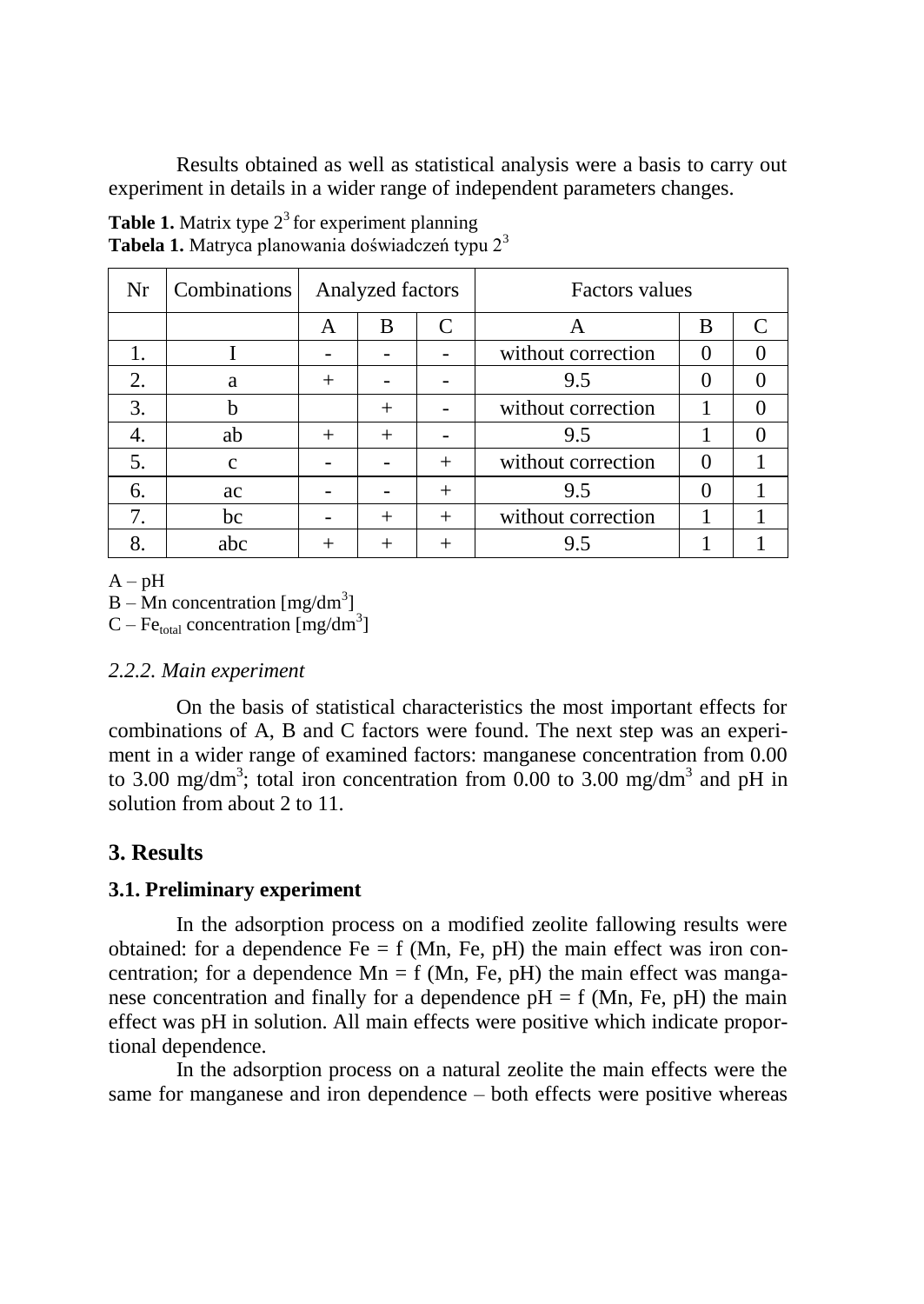for pH dependence an obtained effect was negative which means an inversely proportional dependence.

Figure 1 and 2 show percentage of ions removal on both analyzed zeolites under different conditions: solutions with or without pH correction (to 9.5 value); in the presence of another ion (concentration about  $1 \text{ mg/dm}^3$ ) or not.

In the case of manganese ions solutions pH has a significant importance on the effectiveness of removal process. In the solutions without pH correction (1 and 2 on the figure 1) better results were reached using modified zeolite. The average percentage of manganese ions removal was 85.8% for solutions without another ion presence and 90.2% for solutions containing iron ions. The average percentage of manganese removal using natural zeolite in the solutions without pH correction, with and without the presence of iron was similar, as fallow: 65.2% and 67.4%.



- Fig. 1. Manganese removal on natural and modified zeolites in percentages
	- 1. solutions without pH correction, no accompanying ions
	- 2. solutions with pH correction, no accompanying ions
	- 3. solutions without pH correction, accompanying Mn ions mg/dm<sup>3</sup>
	- 4. solutions with pH correction, accompanying Mn ions mg/dm<sup>3</sup>
- **Rys. 1.** Usuwanie manganu na zeolitach naturalnych i modyfikowanych w procentach
	- 1. roztwory bez korekty pH, bez dodatkowych jonów
	- 2. roztwory z korektą pH, bez dodatkowych jonów
	- 3. roztwory bez korekty pH, z dodatkiem jonów Mn mg/dm<sup>3</sup>
	- 4. roztwory z korektą pH, z dodatkiem jonów Mn mg/dm<sup>3</sup>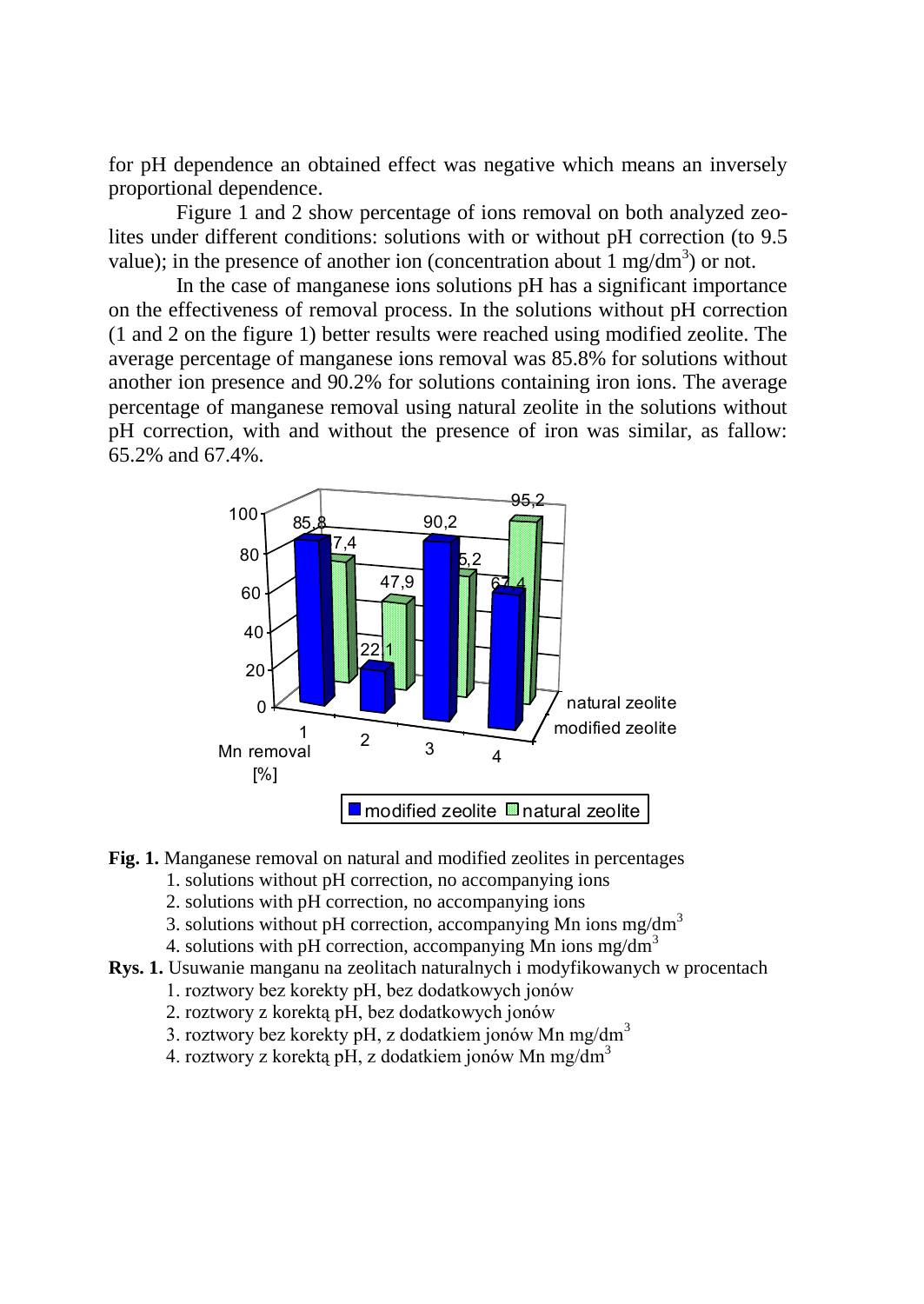

- **Fig. 2.** Iron removal on natural and modified zolites in percentages
	- 1. solutions without pH correction, no accompanying ions
	- 2. solutions with pH correction, no accompanying ions
	- 3. solutions without pH correction, accompanying Mn ions mg/dm<sup>3</sup>
	- 4. solutions with pH correction, accompanying Mn ions mg/dm<sup>3</sup>
- **Rys. 2.** Usuwanie żelaza na zeolitach naturalnych i modyfikowanych w procentach
	- 1. roztwory bez korekty pH, bez dodatkowych jonów
	- 2. roztwory z korektą pH, bez dodatkowych jonów
	- 3. roztwory bez korekty pH, z dodatkiem jonów Mn mg/dm<sup>3</sup>
	- 4. roztwory z korektą pH, z dodatkiem jonów Mn mg/dm<sup>3</sup>

In the case of manganese removal in solutions with pH correction to the value 9.5, better results were obtained on a natural zeolite. The average adsorption percentage of manganese ions on a natural zeolite was 47.9 for solutions without accompanying ions and 95.2 for solutions in the irons presence.

Comparing the results of an experiment for the iron adsorption on a modified and natural zeolite, higher removal effectiveness was observed on a natural zeolite for all analyzed cases. Distinct differences in iron removal using both zeolites were obtained for solutions without manganese. The least effective combination for iron removal was the one with modified zeolite not containing manganese ions; for solutions without pH correction the percentage of irons removal was 33.8 whereas for solutions with pH correction that was only 9.0%.

### **3.2. Main experiment**

Fig. 3 and 4 show the comparison of manganese and iron ions adsorption on investigated materials: modified and natural zeolite in a wider range of initial concentration of analyzed ions (from 0.00 to 3.00 mg/dm<sup>3</sup>).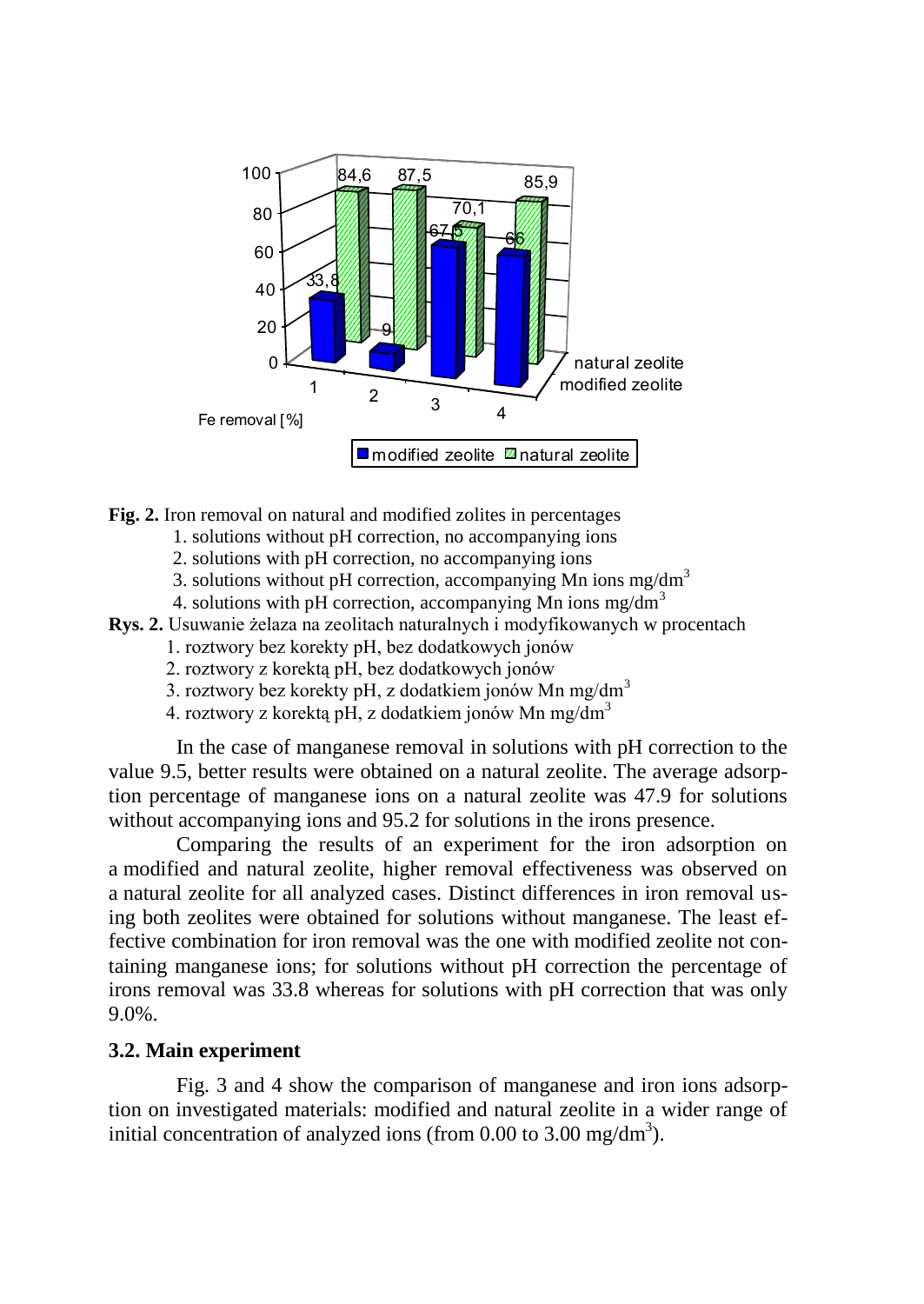

**Fig. 3.** Results of manganese adsorption on natural and modified zeolites **Rys. 3.** Wyniki adsorpcji manganu na zeolitach naturalnych i modyfikowanych

Analyses of effectiveness of manganese ions adsorption on both investigated zeolites with different initial concentration of these ions in solutions (in the range from 0.00 to 3.00 mg/dm<sup>3</sup>) confirm significantly better results of manganese removal using a modified zeolite. The difference in effectivness is particularly noticeable in the case of higher initial manganese concentration in solution, for instance: for initial Mn concentration of  $3.00 \text{ mg/dm}^3$  the removal percentage of this ion using a natural zeolite was 72.3 whereas using modified zeolite 98.7%. However, applying modified zeolite caused the rise of pH values in solution to the range from 9.11 to 9.52. Natural zeolite implementation resulted in a slight decline of pH value in solution.

Comparing adsorption process of iron ions on the natural and modified zeolite (Fig. 4) it can be noticed that there were significant differences in the results. Much better results were obtained using a natural zeolite. Higher effectiveness of an adsorption process was gained for the lowest initial concentration of iron ions in solution, for example for the initial Fe concentration of 0.5 mg/dm<sup>3</sup> the percentage of Fe removal was 92. Along with the growth of initial concentration of iron, the effectiveness of its removal decreases.

Assessing a usefulness of a modified zeolite as an adsorption material for iron removal, it can be said that the adsorption was very low and the percentage of iron removal ranged from 14.7 to 30. Alike to the manganese adsorption on both analyzed zeolites, they caused an increase of pH in the solution. Using natural zeolite the pH increase was slight whereas using modified zeolite solution pH reached the values from 9.14 to 9.36.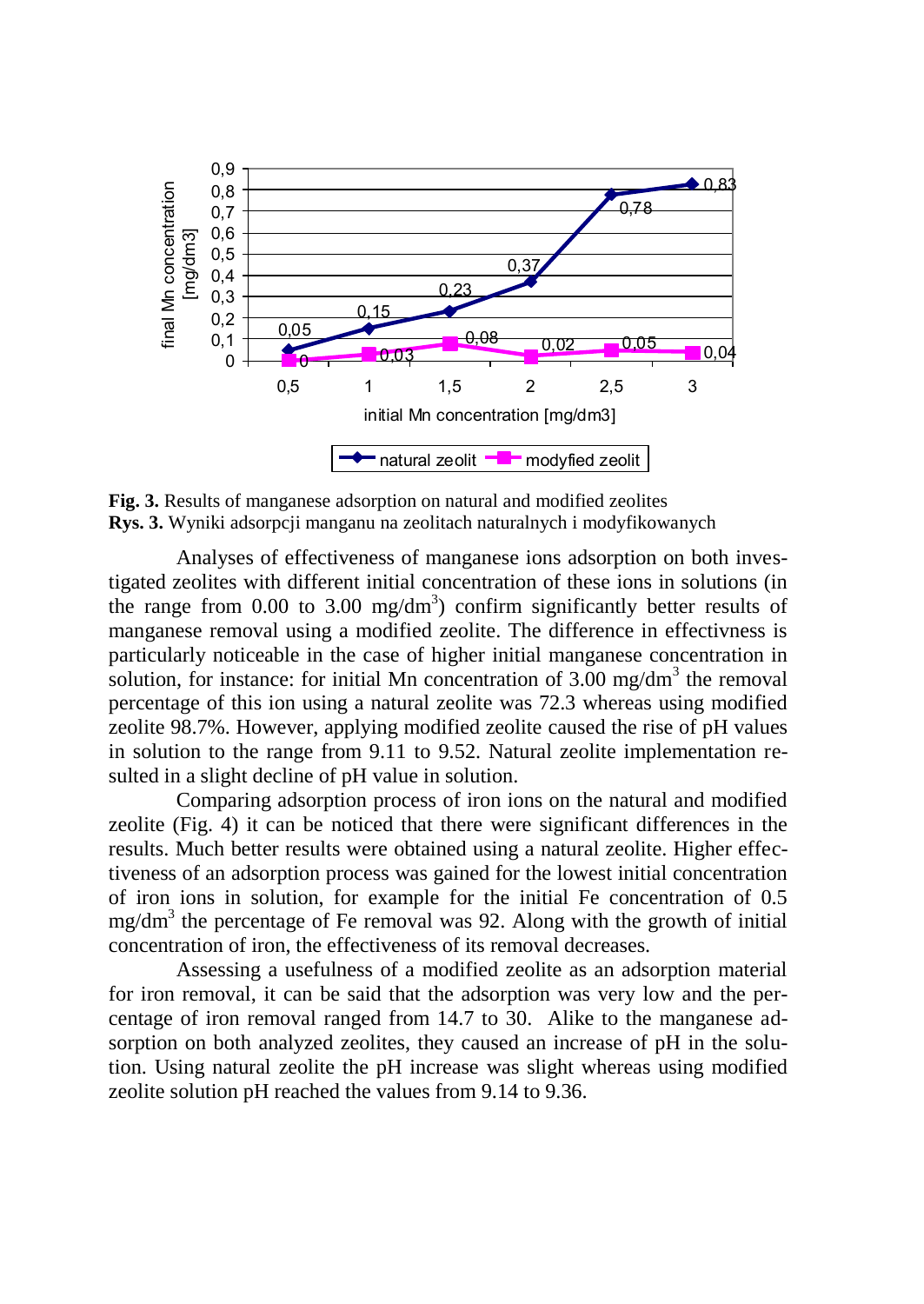

**Fig. 4.** Results of iron adsorption on natural and modified zeolites **Rys. 4.** Wyniki adsorpcji żelaza na zeolitach naturalnych i modyfikowanych

An issue of iron and manganese removal has become of a great importance again, after introducing new restrict requirements about their content in the drinking water according to the Health Minister Regulation from  $19<sup>th</sup>$  of November 2002 (permissible iron concentration dropped from 0.5 to 0.2 mg/dm<sup>3</sup> and for manganese from 0.1 to 0.05 mg/dm<sup>3</sup>). The introduction of such regulations significantly more restrictive than in other Europeans countries resulted in oversized water-pipe network, what caused slower wastewater flow increasing the risk of iron and manganese bacteria growth. The presence of such bacteria has a widely disadvantageous effect on physical and chemical properties such as: higher watercolor, turbidity and characteristic smell and taste of water. Moreover, the bacteria growth in water eases conditions for bacteria illnesses and causes corrosions of network [4]. Such situation forced the necessity of modernization of many water treatment plants as well as the necessity of searching for new, more effective technologies.

The most popular way of iron and manganese compounds removal is filtration and adsorption on sand filters. One of the most effective ways of manganese removal from water is applying filters with bacteria settled on the material. The experiment of manganese removal on the anthracite – sand filter naturally covered with manganese dioxide have shown an effective manganese removal to the values  $< 0.1$  mg/dm<sup>3</sup> [5]. Chemical methods of manganese removal have been reasonable effective, however not in each case effective enough to fulfill the new requirements. The researches over the effectiveness of applying different chemical methods have shown that the best results were obtained using  $KMnO<sub>4</sub>$  as an oxidant as well as using two-step filtration on sand mixed with granulated activated carbon [6]. Another experiments applied on a practical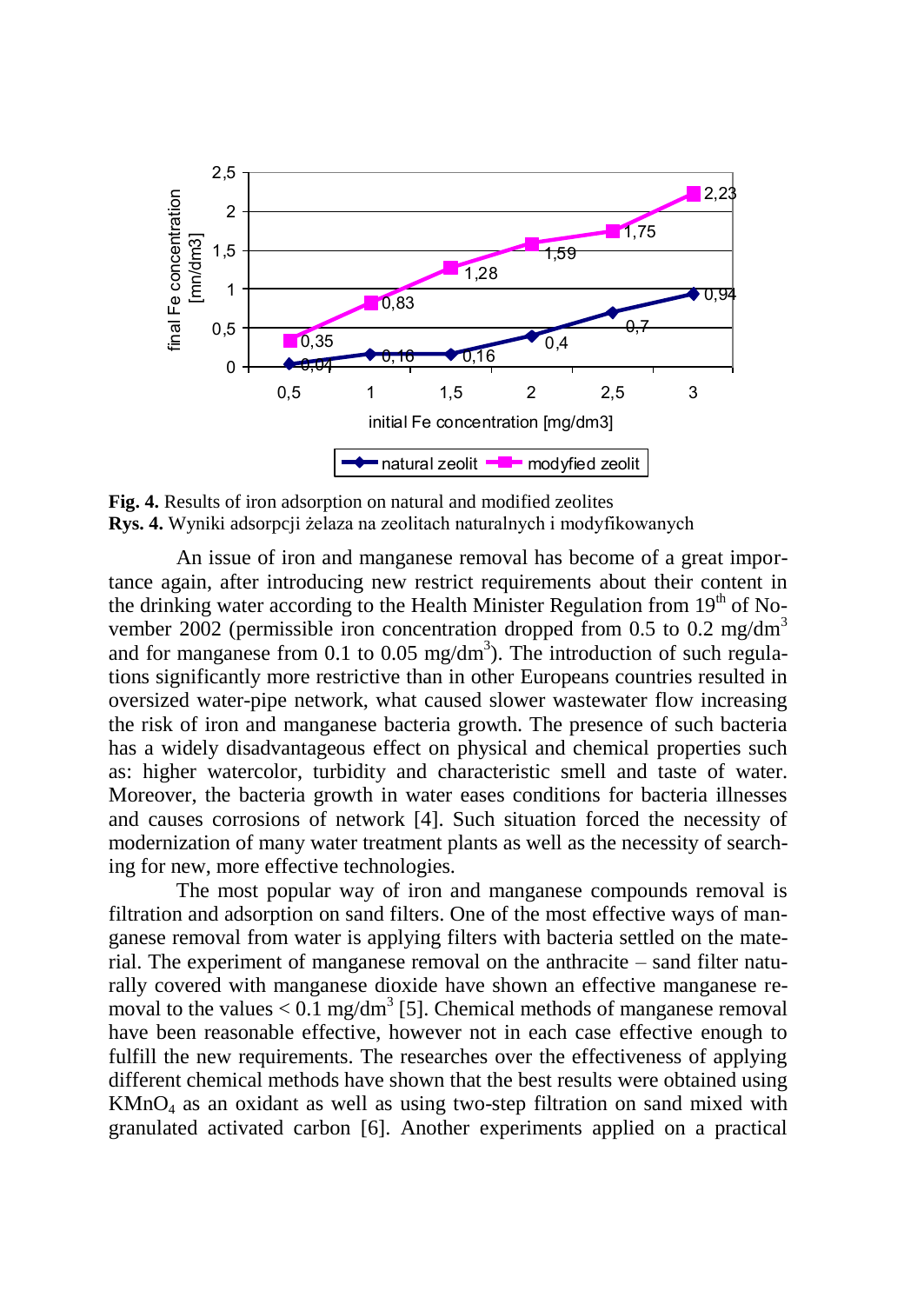scale showed very good results, especially for manganese removal, of filtration media activated with  $MnO<sub>2</sub>$  (mass G-1) [12]. Other works comparing three media: mature quartz sand, Metallex (composed mainly of  $MnO<sub>2</sub>$ ) an manganese sand (mass  $\tilde{G}$ -1) for manganese removal in 2-stage filtration from water containing high ammount of ammonia nitrogen, showed similar effects after the media had rippened. However, an important fact was that the mass G-1 reached satisfactory extend of manganese removal in the shortes time from all analysed media, whereas the longest times was for sand media [13].

On account of insufficient effectiveness of traditional methods, the works over new materials that can be used to iron and manganese removal to the permissible value, have started. The searches over applying chalcedonies sand as a filtration material to iron and manganese removal have shown that its high effectiveness especially for iron removal, which often reached almost 100 % [7]. All properties of that material have not been found so far. The most intensive works are being carried out over such materials as activated carbon and zeolites. The searches over using modified zeolite Crystal- Right showed high efficacy for groundwater conditioning, satisfactory results were obtained in the case of iron compounds and ammonia nitrogen elimination, worse results were obtained for manganese removal. A high rise of water hardness was observed; therefore it is suggested to be used mainly for industry rather than for drinking water purposes [8]. Similar works with natural materials: klinoptylolite and manganese zeolite (MZ-10) showed a high capacity for iron removal for both analysed media and far higher effectiveness of MZ-10 for manganese removal [9] Comparative works over manganese removal on two investigated media: quartz –sand and zeolite modified with manganese, showed that media with zeolite was removing analyzed ions with a high effectiveness over the whole investigated period (200 days). Sand media did not reach sufficient level of manganese ions removal. In the case of iron compounds removal both media showed sufficient removal effectiveness [11].

Considering zeolite usefulness based on date from the literature and results obtained in this experiment it can be said that the effectiveness of zeolites as media for iron and manganese compounds removal was high, especially when both ions were present in the solution. The important thing is a proper material selection for different iron and manganese content. It would be advisable to carry out the works over material consisting of a mixture of sand and zeolite that could point out the best proportion for an effective groundwater conditioning.

## **4. Conclusions**

 $\triangleright$  Water filtration using sand media is still the most popular method for iron and manganese compound removal. Depending on chemical composition of water individual processes go along with filtration. One of the alternative methods is using new media, for example: activated carbon or zeolites.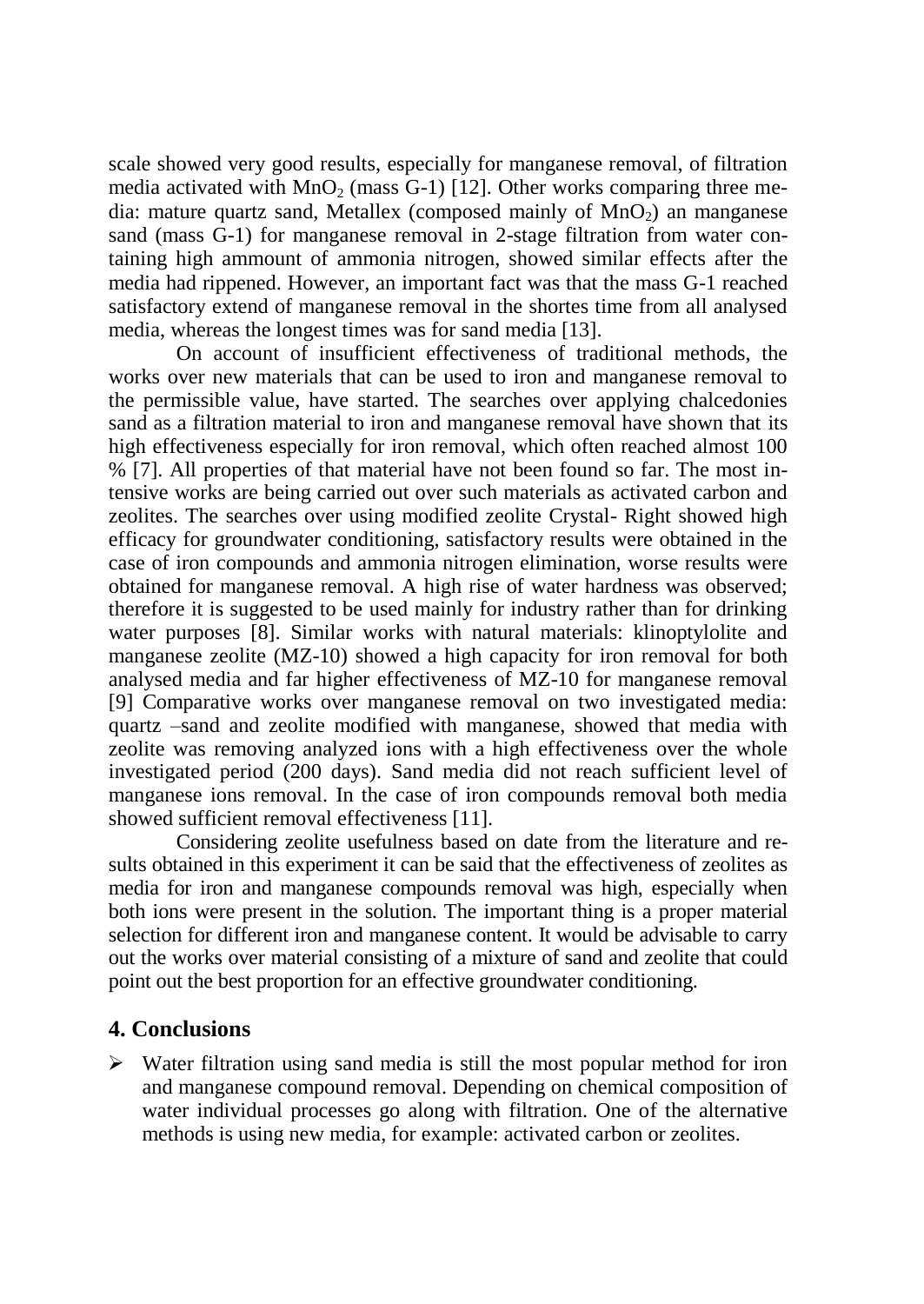- The most important dependences obtained during adsorption process on modified zeolite was an initial concentration of iron and manganese ions resulting in its final concentration as well as the pH values resulting in the solution after the adsorption process. The greater influence on iron and manganese adsorption on natural zeolite had their initial concentration in solution.
- $\triangleright$  An implementation of modified zeolite enabled gaining very high extent of manganese removal (the average removal percentage was over 94), regardless of its initial concentration in solution. However, this method caused an increase of  $pH$  in solution to the value  $> 9.0$ .
- $\triangleright$  A natural zeolite showed better results for iron compounds adsorption, however the percentage of iron removal declined along with the rise of its initial concentration in solution. Natural zeolite did not cause an increase in pH values in solution, moreover a slight fall was observed.

## **Literature**

- 1. **Kowal A., Świderska-Bróż M.:** *Oczyszczanie wody.* Wydawnictwo Naukowe PWN, Warszawa 1996.
- 2. **Magrel L.:** *Uzdatnianie wód i oczyszczanie ścieków. Urządzenia, procesy, metody*. Wydawnictwo Ekonomia i Środowisko. Białystok 2000.
- 3. **Anielak A.M.:** *Chemiczne i fizykochemiczne oczyszczanie ścieków*. Wydawnictwo Naukowe PWN, Warszawa 2000.
- 4. **Olańczuk-Neyman K.:** *Mikroorganizmy w kształtowaniu jakości i uzdatnianiu wód podziemnych.* Politechnika Gdańska. Gdańsk 2001.
- 5. **Szmechting-Gauden E., Dajewska B., Buczkowski R.:** *Biologiczne usuwanie mnganu z wód podziemnych ujęcia w Jedwabnie.* Ekologia i Technika 2001.
- 6. **Szmechting-Gauden E., Dajewska B., Buczkowski R.:** *Chemiczne metody usuwania manganu z wody podziemnej.* Ekologia i Technika 2001.
- 7. **Jeż-Walkowiak, Sozański M., Weber Ł.:** *Wykorzystanie piasku chalcedonitowego do uzdatniania wody podziemnej z ujęcia wrzesińskiego.* Gaz, Woda i Technika Sanitarna 7-8/2005.
- 8. **Kaleta J.:** *Oczyszczanie wód podziemnych z zastosowaniem modyfikowanego zeolitu naturalnego.* Gaz, Woda i Technika Sanitarna 4/2006.
- 9. **Kaleta J.:** *Zastosowanie modyfikowanego klinoptylolitu do oczyszczania wód podziemnych.* XIX Krajowa, VII Międzynarodowa Konferencja Naukowo-Techniczna "Zaopatrzenie w Wodę, Jakość i Ochrona Wód" Zakopane, 18-21.06.2006.
- 10. **Arendacz M.:** "*Oczyszczanie wody podziemnej na zeolitach* praca po kierunkiem prof. dr hab. inż. A. M. Anielak, Wydział Budownictwa i Inżynierii Środowiska Politechniki Koszalińskiej, Koszalin.
- 11. **Anielak A.M., Wojnicz M.:** *Wpływa składu wody na proces usuwania manganu na złożu zeolitowym i piaskowym.* Gaz, Woda i Technika Sanitarna 6/2004.
- 12. **Łasińska E., Marjanowski J.:** *Usuwanie związków żelaza i manganu z wód podziemnych.* Instal, 2004/5.